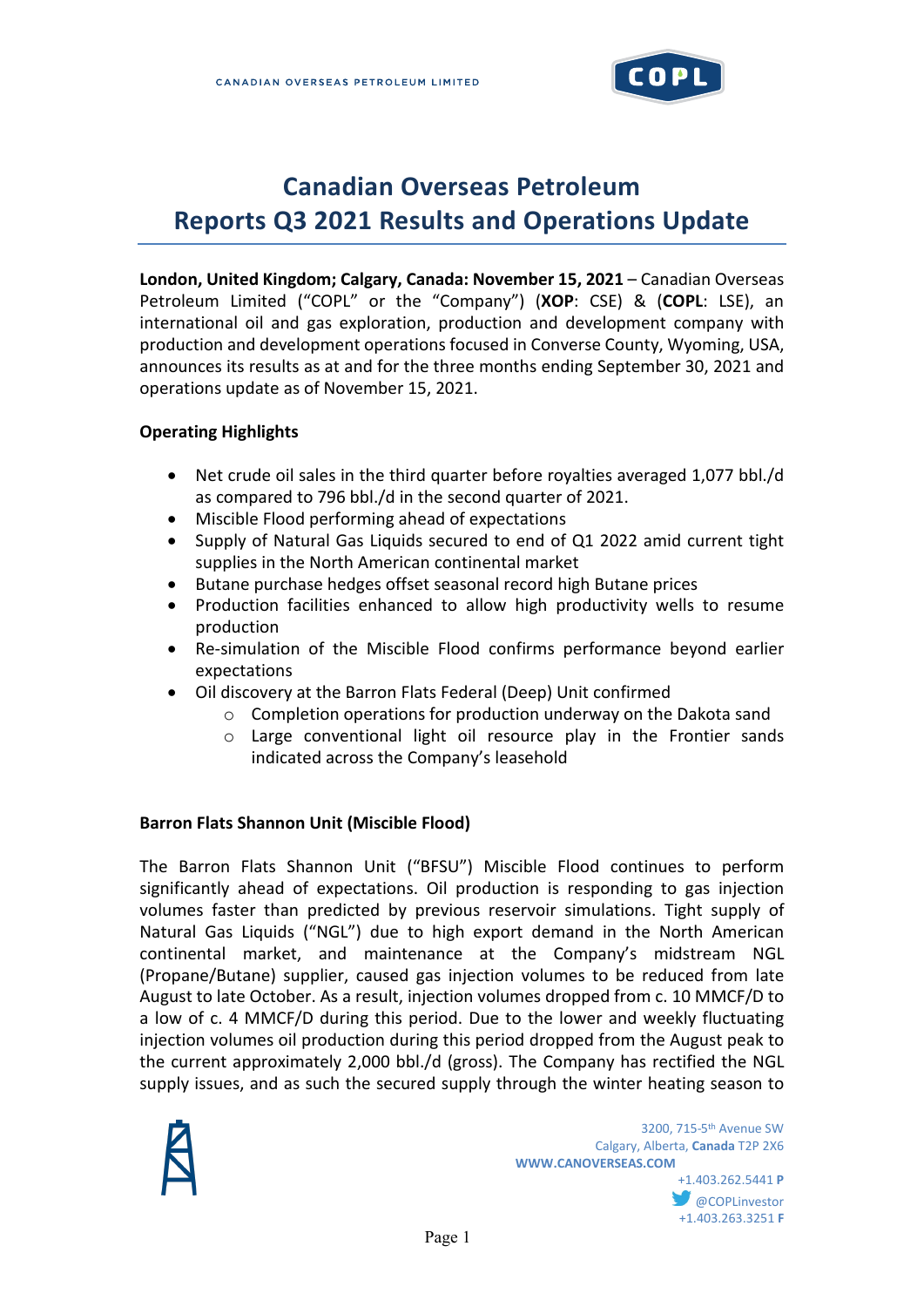March 2022 should average 7.5 MMCF/D. Production in the BFSU was also impacted by restrictions in surface facilities from the increased volumes achieved in late August from certain wells. Additional surface equipment has been procured to reduce the high pressures of produced gas gathered for reinjection to the field, as these high gas pressures exceeded the design capacity of the gas gathering system. Supply Chain issues in the US market delayed the delivery of this equipment, with commissioning occurring this coming week. Once commissioned, production should increase back to the levels achieved at the end of August as a result of increased and stable gas injection volumes. Production levels should continue to increase from that point with stable forecast gas injection volumes.

The oil production responses observed from high and decreased gas injection volumes commencing on April 1st caused the Company to re-simulate the Miscible Flood scheme in October. The re-simulation by an independent specialist reservoir engineering firm has confirmed the BFSU Miscible Flood scheme is performing beyond expectations outlined in the previous simulation conducted by the Company in January of this year. The new simulation suggests the number of additional wells: production and injection wells required to achieve 90% peak production has been reduced from eighteen (18) to nine (9). This reduced number of wells will significantly reduce capital expenditures required in 2022 to achieve the forecast production response.

# **Barron Flats Federal (Deep) Unit Oil Discovery**

The Company announced an oil discovery ("Discovery Well") on the Barron Flats Federal (Deep) Unit ("BFFDU") on August 31, 2021. The Company's working interest in the Discovery Well drilling spacing unit in reservoirs below the Shannon reservoir in the unitized BFSU is 100% until 400% of the capital expended in the well is recovered from production due to the non-participation of a working interest partner in the drilling operation.

The Company commenced evaluation of six (6) reservoir sands: the Lakota Fm (1), Dakota Fm (1) and Frontier Fm (4) in September. Evaluation of these Formations was delayed due to remedial cementing required to isolate and seal a shallow fresh water aquifer. Four remedial cementing operations were required to isolate this important fresh water source to industry best standards. All Formations with the exception of the Lakota were found to be oil bearing.

Currently the Dakota Fm, the deepest oil-bearing sand, is being completed for production with operations expected to be concluded later this coming week to early next. The Company's geoscience team is evaluating the extent (width and length) of the Dakota reservoir which appears to be an extension of a producing Dakota oil wells 1.5 miles to the south of the Discovery Well location, and a former producing Dakota well on the Company's lands 3.5 miles down dip to the east. To this end the Company is evaluating the purchase and reprocessing of an existing 3D seismic survey acquired by the original operator of the lease block to aid in the interpretation of the extent of the Dakota reservoir due to the limited deep well control on the Company's leasehold.



+1.403.262.5441 **P COPLinvestor** +1.403.263.3251 **F**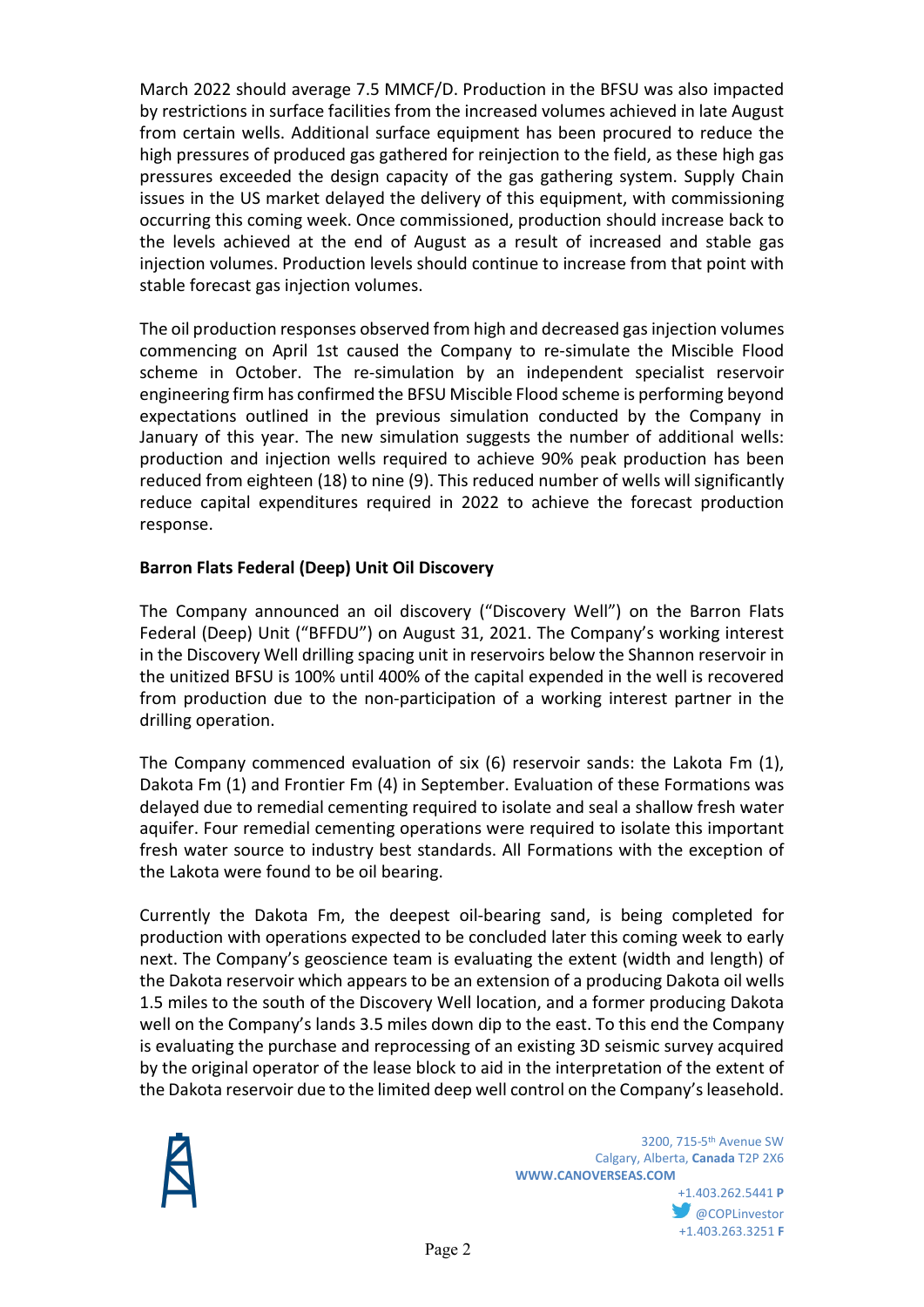The Company believes it has discovered a large conventional light oil resource play in the Frontier Fm sands (4 sands) underlying a good portion of its approximately 48,000 acre leasehold position. These four reservoir sands were damaged in the Discovery Well by significant drilling mud losses during drilling operations as well as cement invasion during casing operations. Due to these issues full evaluation at this time would have required hydraulic fracturing of each sand, which the Company believes is not cost ineffective at this time. Preliminary evaluation of deep well control to the west and east of the well location suggests the reservoir sands are present over a large area. Oil was recovered from a Frontier sand by drill stem test at a rate of 150 bbl./d from a well drilled in 1982 (discovery well for the Shannon Field) approximately 3.5 miles to the east of the Discovery Well location. This confirmed oil-bearing sand correlates to one of the oil-bearing sands up dip or structurally higher in the Discovery Well. The Company has commenced discussions with the regulator of the BFFDU on a delineation, exploitation and development strategy for the Frontier sands.

Currently, the Company has elected to keep the full results of the Discovery Well confidential for competitive reasons.

## **Arthur Millholland, President & CEO, commented:**

"As I have indicated previously, our Wyoming assets continue to perform well beyond our initial expectations. Unfortunately, unexpected tight supplies of NGL's in the North American markets impacted our Miscible Flood injection plan in September and October. These tight supplies also caused the price of Butane to reach seasonal historic highs during this period. Fortunately, we have approximately 1,000,000 gallons/month of Butane purchases hedged at \$0.91/gallon for 2021, relative to current spot prices of \$1.61/gallon. Our Butane hedge for 2022 on similar monthly volumes drops to \$0.76/gallon. As we expect the North American NGL market to remain tight through the winter heating season, our hedging program will have a very positive impact on the operating results of the Company for the balance of the year and for 2022."

## **Financial Highlights: Q3 2021 to September 30, 2021**

- Net crude oil sales before royalties averaged 1,077 bbl./d as compared to 796 bbl./d in the second quarter of 2021. The change relates mainly to the success achieved with the Miscible Flood in the Barron Flats unit.
- Petroleum sales, net of royalties were \$5.2 million offset by a \$0.6 million realized loss on crude oil hedge contracts as compared to \$3.4 million offset by a \$0.3 million realized loss on crude oil hedge contracts in the second quarter of 2021.
- Realized a gain of \$1.0 million on Butane hedge contracts as compared to a gain of \$0.1 million in the second quarter of 2021.
- The operating netback was \$26.70/bbl., which included a \$4.29/bbl. net realized gain on crude oil and Butane commodities contracts as compared to \$30.62/bbl., which included a \$2.24/bbl. realized loss on crude oil and butane

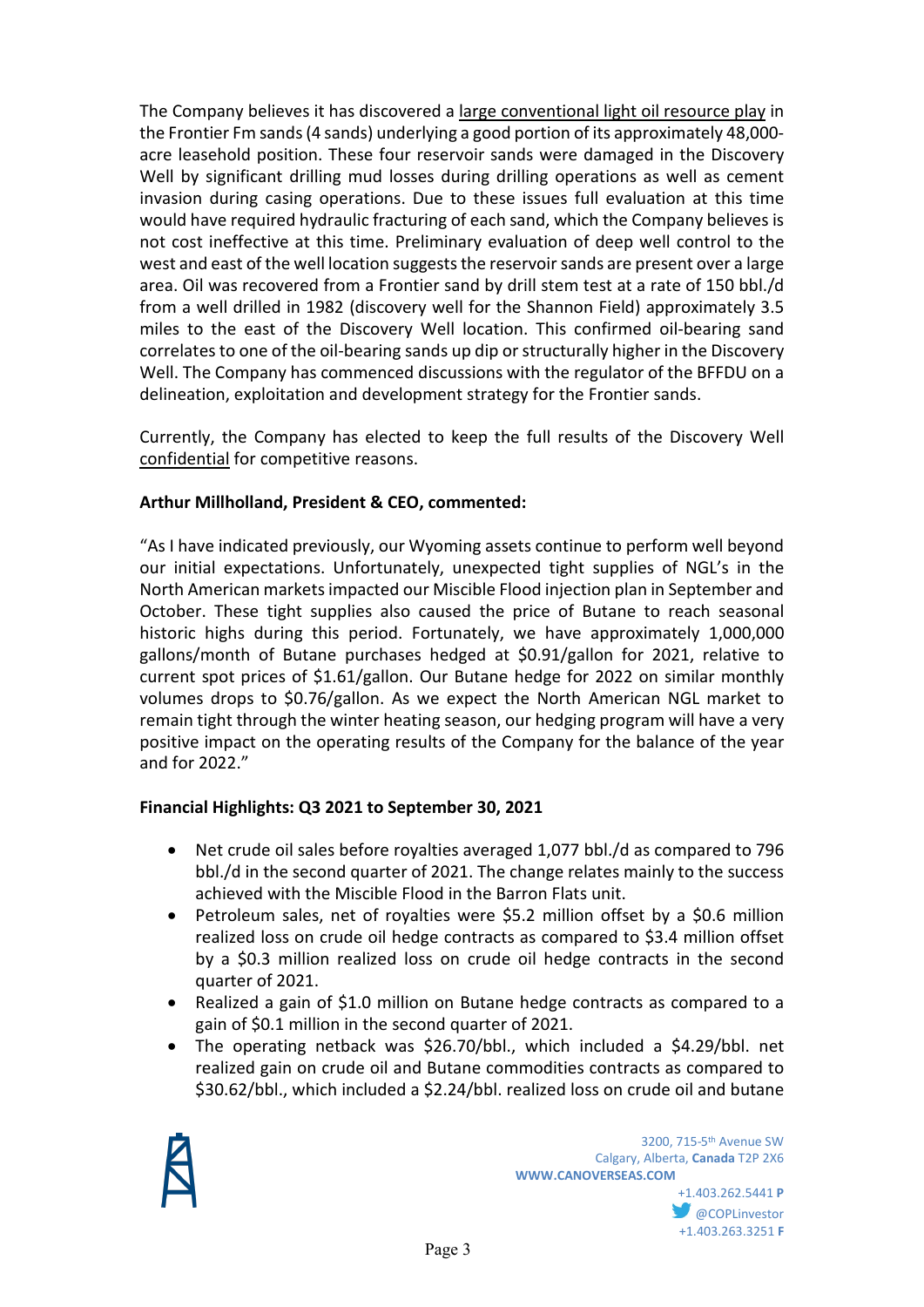commodities contracts in the second quarter of 2021. The decrease in the operating netback in the third quarter is due mainly to increased workover activity in the quarter.

The Q3 2021 results and associated annual regulatory filing documents, including the Financial Statements, Management's Discussion and Analysis, for the quarter ending September 30, 2021, can be viewed under the Company's name at www.sedar.com or at the Company's website at [www.canoverseas.com.](http://www.canoverseas.com/)

## **About the Company:**

COPL is an international oil and gas exploration, development and production company actively pursuing opportunities in the United States with operations in Converse County, Wyoming, and in sub-Saharan Africa through its ShoreCan joint venture company in Nigeria, and independently in other countries.

The Company's Wyoming operations are one of the most environmentally responsible with minimal gas flaring and methane emissions combined with electricity sourced from a neighbouring wind farm to power production facilities.

# **For further information, please contact:**

**Mr. Arthur Millholland, President & CEO Mr. Ryan Gaffney, CFO** Canadian Overseas Petroleum Limited Tel: + 1 (403) 262 5441

#### **Cathy Hume** CHF Investor Relations Tel: +1 (416) 868 1079 ext. 251

Email: [cathy@chfir.com](mailto:cathy@chfir.com)

# **Charles Goodwin**

Yellow Jersey PR Limited Tel: +44 (0) 7747788221 Email: [copl@yellowjerseypr.com](mailto:copl@yellowjerseypr.com)

**Peter Krens** Equity Capital Markets, Tennyson Securities Tel: +44 (0) 20 7186 9033 Email: [peter.krens@tennysonsecurities.co.uk](mailto:peter.krens@tennysonsecurities.co.uk)



 3200, 715-5th Avenue SW Calgary, Alberta, **Canada** T2P 2X6 **WWW.CANOVERSEAS.COM** +1.403.262.5441 **P**

**OCOPLinvestor** +1.403.263.3251 **F**